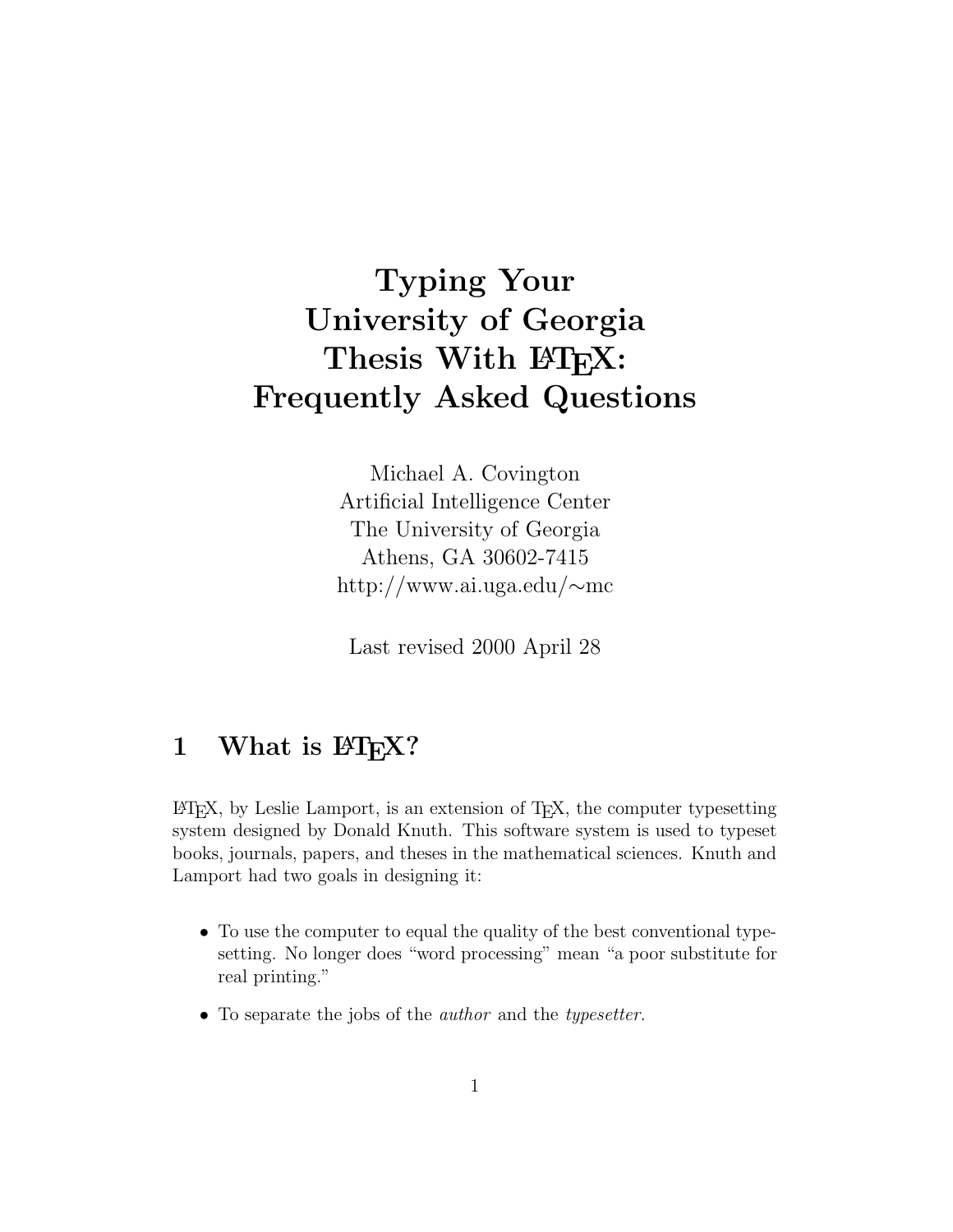Other word processors turn the screen into a blank piece of paper and let you type on it. LATEX is not your *typewriter*, it's your *typist*. For example, to mark the beginning of a chapter, you type something like this:

\chapter{Literature Review}

and LATEX automatically determines what a chapter heading should look like. It does this by consulting a style sheet. You do not have to worry about whether you've hit Enter the same number of times at the beginning of each chapter, or whether all the chapter headings are centered and the margins are correct. That's the (automated) typist's job.

## 2 How is "PFRX" pronounced?

The X in T<sub>E</sub>X is actually a Greek chi, with the sound of  $ch$  in Scottish *loch* or German ach. Thus, T<sub>E</sub>X is pronounced "tekh." It is short for Greek tekhne "art, craft."

LATEX is pronounced ''lah-tekh" in the Northeast, ''lay-tekh" in England and the South, and several different ways in the West.

## **3** What's it like to run  $\text{MTF}X$ ?

 $\Delta E$ T<sub>EX</sub> is not a single integrated piece of software. It has several parts. The normal process for typing and printing a paper is as follows. On finding an error or discovering that a change is needed, you can go back to any earlier step at any time.

- 1. Use a text editor (Windows Notepad or whatever text editor you like) to type your document on a file whose name ends in tex.
- 2. Go to a command prompt and run latex to create a .dvi file.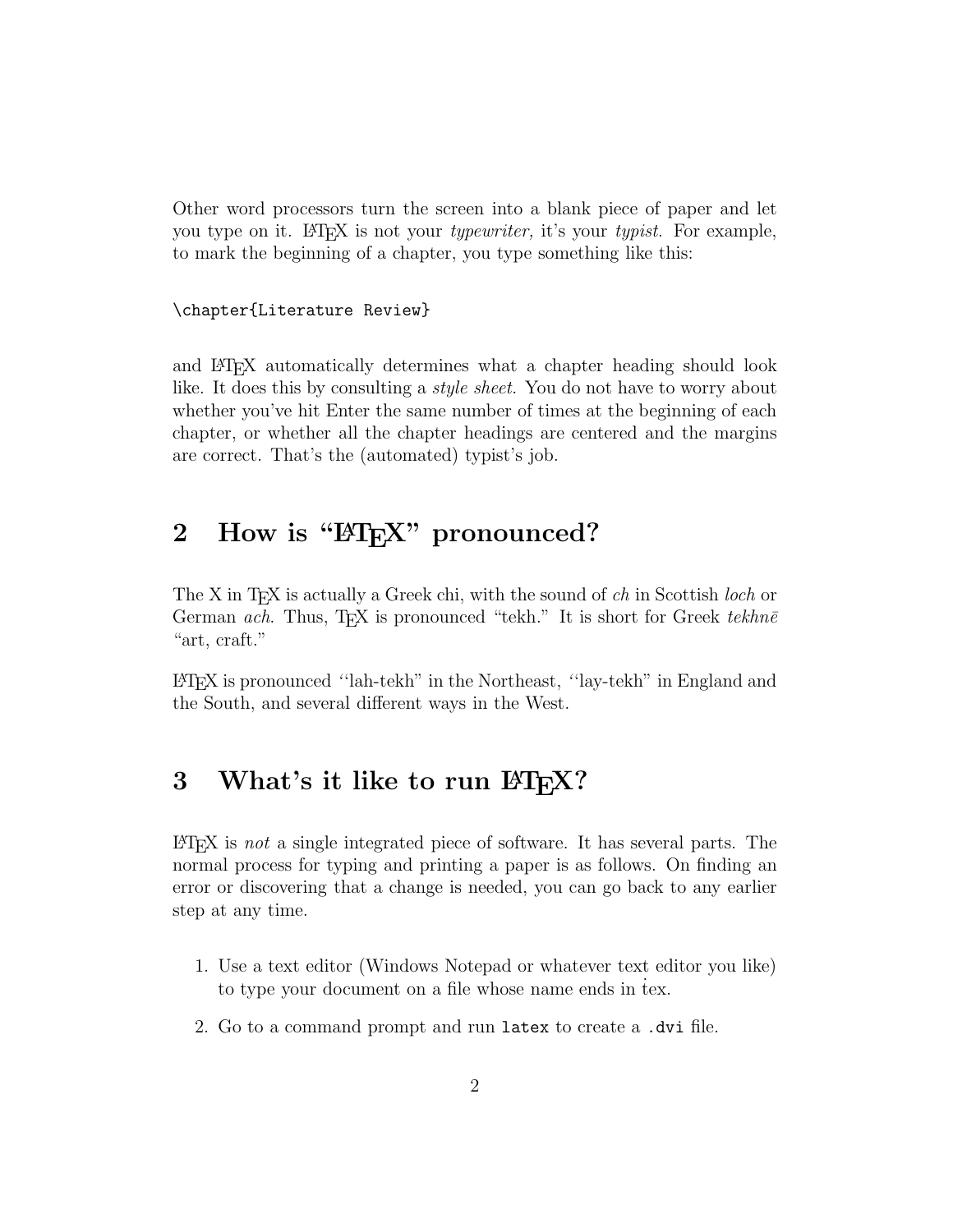- 3. Optionally, preview the .dvi file on-screen. Some of us skip this step.
- 4. Run dvips to convert the .dvi file to PostScript.
- 5. Use GhostView to view the PostScript file and print it (even if you do not have a PostScript printer).

#### 4 Who benefits the most from using  $\text{ETr}X$ ?

Those who need to typeset mathematical formulas or computer programs; those whose theses are likely to be published by a book publisher; and those who plan to submit their theses electronically.

#### **5** Who should *not* use  $\text{ETr}X$ ?

If you consider yourself a "computer dummy" and can use only the simplest software, or if you do not have the time or patience to learn a new set of technical skills, you won't like LATEX. On the other hand, you probably will not type your thesis correctly with a conventional word processor either. (Let's face it, typing a thesis correctly is a technical challenge, no matter what software you do it with!) You should hire a typist.

## 6 What are MikT<sub>E</sub>X, emT<sub>E</sub>X, teT<sub>E</sub>X, etc.?

These are implementations of LAT<sub>EX</sub> for particular computers, incorporating Knuth and Lamport's original computer programs plus various tools to make them easier to use or more versatile. All of them are 100% compatible with the original L<sup>AT</sup>FX.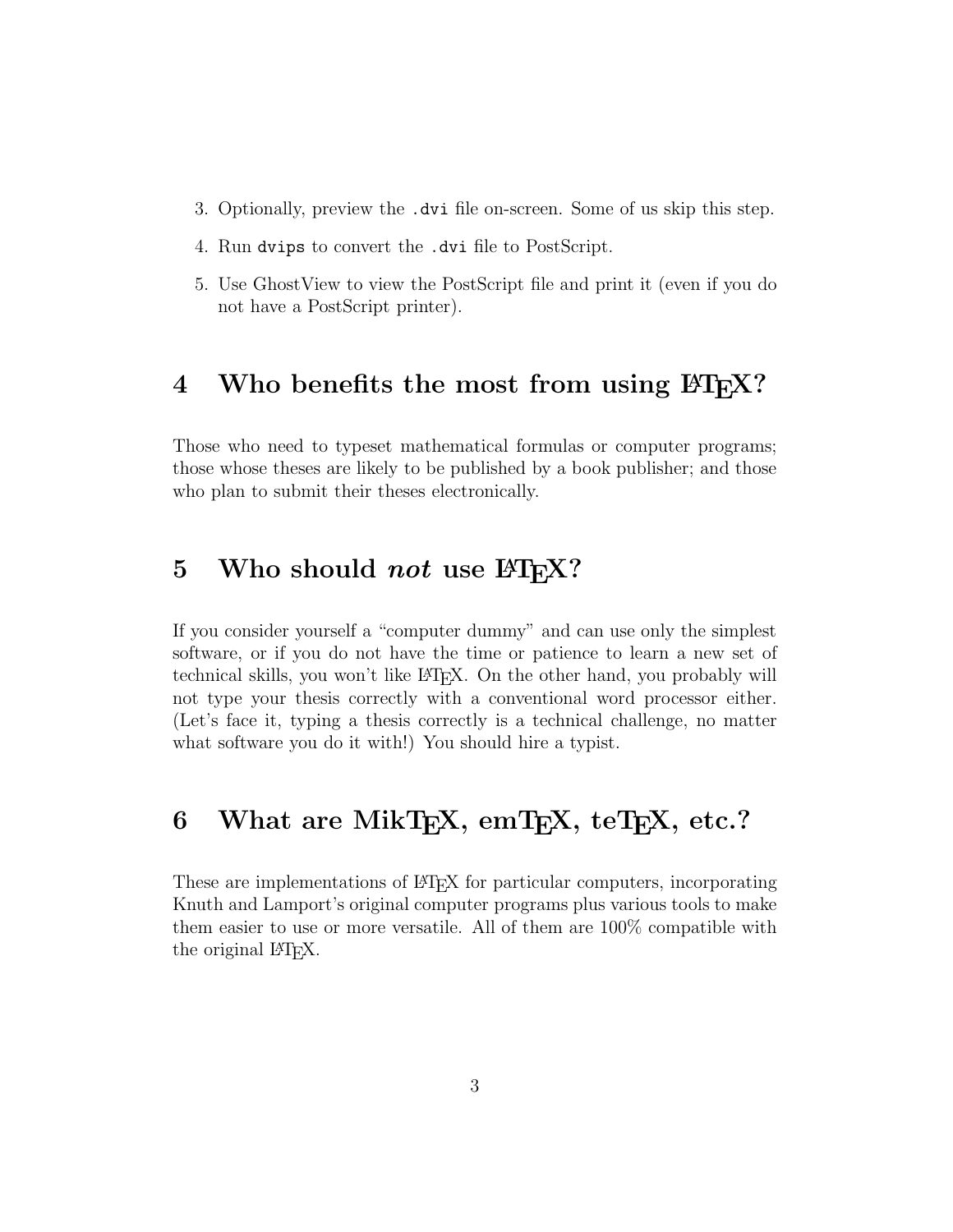## **7 Is there LATEX for Macintosh, Linux, Amiga, Sun, BeBox...?**

Yes. LAT<sub>EX</sub> has been ported to a huge variety of computers and produces identical output on all of them, using *identical* file formats. If you have Linux, you almost certainly already have LHFX.

### **8** What is  $\text{BTr} X 2_{\varepsilon}$ ?

The version of LAT<sub>EX</sub> that has been in use for the last several years. It was preceded by  $\Delta T_{\rm F}X$  2.09. Those are the only two version of  $\Delta T_{\rm F}X$  that have been distributed widely. There will eventually be a LATEX 3, but not very soon.

### 9 Where do I get  $\text{MT}_F X$ ?

You can download it free of charge from various sites; follow the links on Michael Covington's web page (http://www.ai.uga.edu/∼mc). You can sometimes borrow a CD-ROM containing MikTEX and GhostView from the Artificial Intelligence Center.

#### **10** Where is the documentation for  $\text{ETr}X$ ?

In the book LaTeX: A Document Preparation System, by Leslie Lamport, 2nd edition, published by Addison-Wesley. **You must buy this book.** Other books about LATEX are useful but are not the official guide.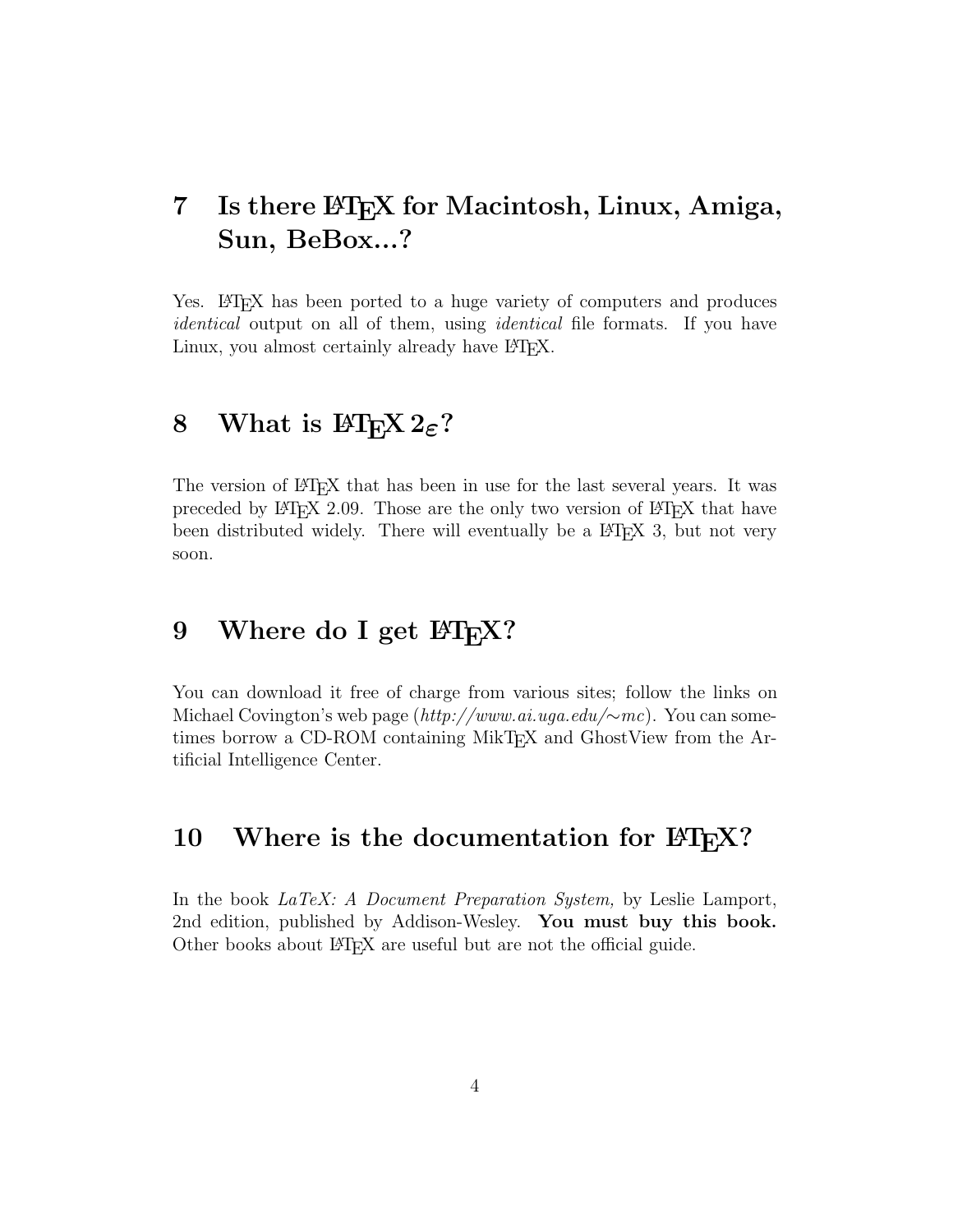#### **11** Where can I get help with  $\text{ETr}X$ ?

First, read Lamport's book. You cannot get along without it.

Second, you can ask questions on the newsgroups comp.text.tex (international) and uga.tex-latex (local, only accessible on campus).

Third, if you have problems that are specific to uga.sty, and particularly if uga.sty does not appear to be meeting UGa thesis format requirements, please contact me (Michael Covington, mc@uga.edu).

#### **12 What is** uga.sty**?**

A style sheet for LATEX that makes it follow the format for University of Georgia theses and dissertations.

## **13 Where do I get** uga.sty **and how do I install it?**

Download it from ftp://ftp.ai.uga.edu/pub/tex/uga-thesis. **Be sure to get the latest version.**

Install it by putting it in the same directory as your thesis, or in directory texmf/tex/latex of your TEX system.

Be sure to get the file ugasampl.tex along with it.

#### **14 Where is the documentation for** uga.sty**?**

You're looking at part of it. The rest is in the files uga.sty and ugas ampl.tex. You can and must read these files with your text editor.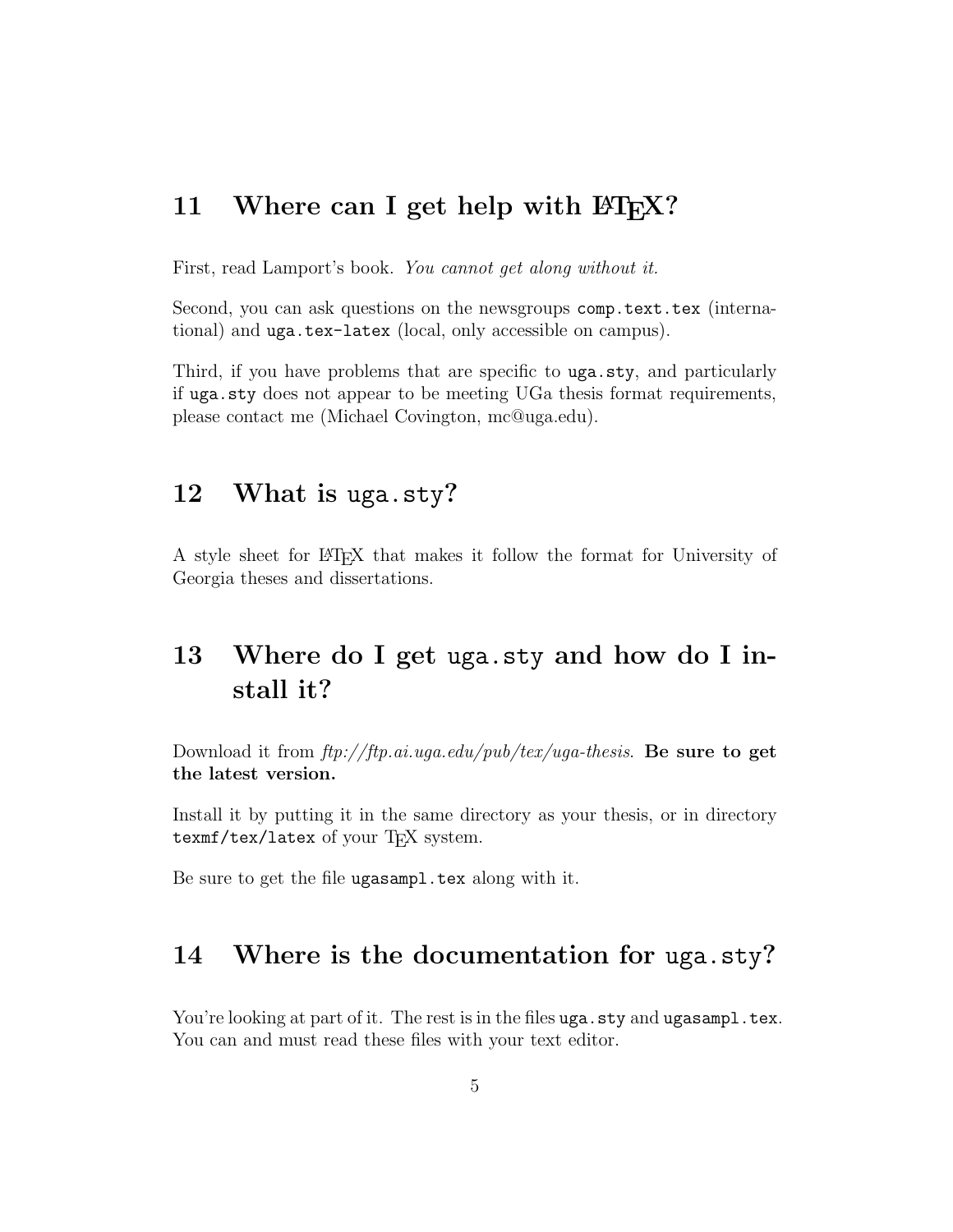## **15 Do I have to get** uga.sty **before typing my thesis?**

No. You can type your thesis using the LAT<sub>EX</sub> report document class (described in Lamport's Book); this will enable you to produce neat, singlespaced copies of the work in progress. When it's finished, get uga.sty and make the small additions to your thesis that are described there.

## **16 What are the required parts of a thesis typed with** uga.sty**?**

They are described in uga.sty itself, which you can read with your text editor. Alternatively, you can use ugasampl.tex as sample to imitate.

## **17 Why is my table of contents blank or incorrect?**

You must run LATEX twice in order to get a correct table of contents. The first time, it keeps records of where things are; the second time, it actually generates the table of contents. If the table of contents is long, you may need to run LATEX three times to ensure that adequate space is left for it.

## **18 How do I type a percent sign?**

See Lamport's book. A quick answer: Type " $\aleph$ ".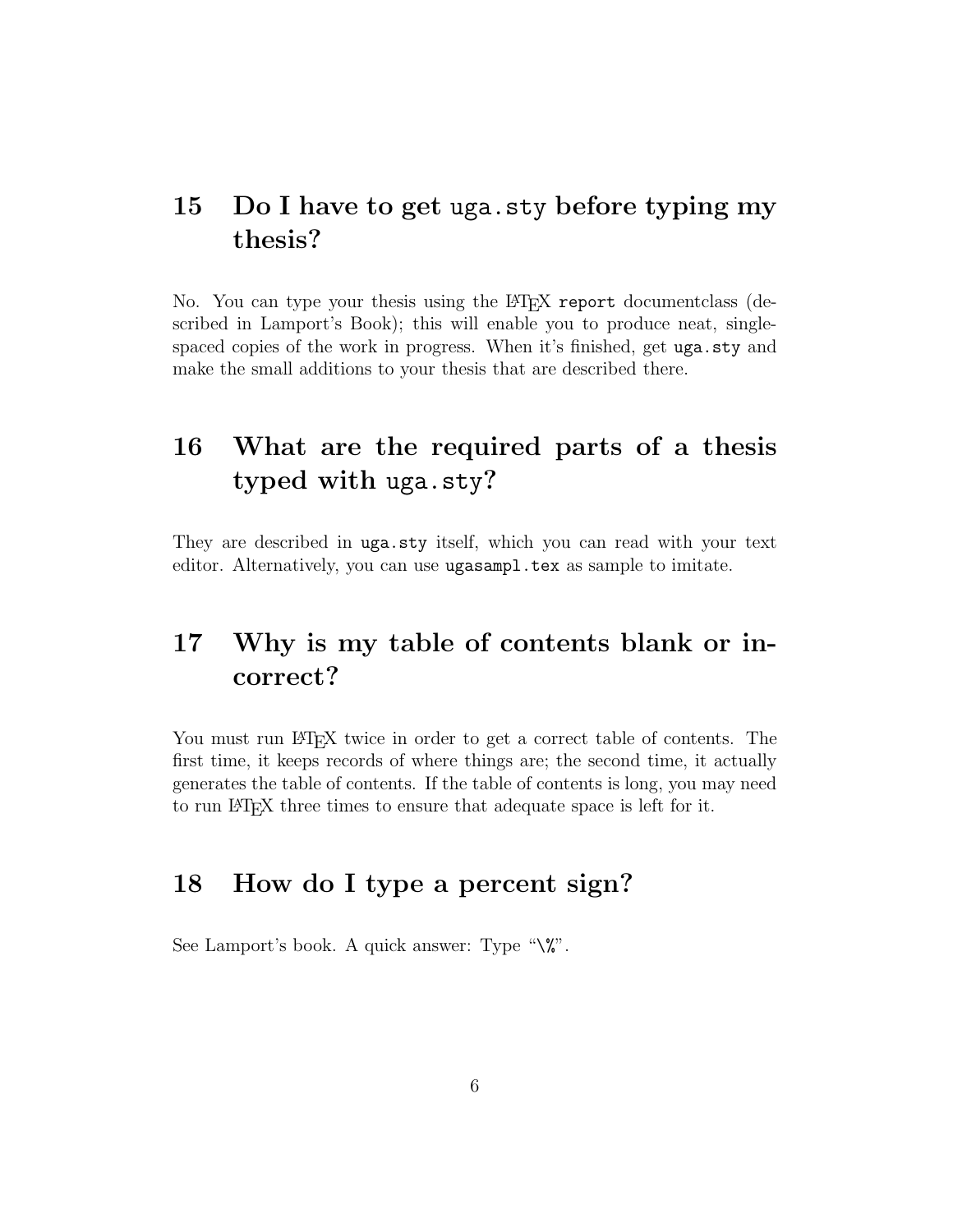## **19 How do I type a tilde (**∼**)?**

This character often occurs in web addresses. You will quickly discover that in LATEX, when you type "~" you get a blank. (Specifically, you get a "required space," a space that cannot be broken across a line break.)

To get "∼" type "\$\sim\$".

### **20 What are** *italics* **used for?**

All of the things that would be underlined in a handwritten document, including titles of books, foreign words, and the like.

In linguistics, it is normal to put foreign words in italics and their definitions in single quotes. For example, Agatha Christie's famous detective is named after the French word poireau 'leek'.

#### **21 What is underlining used for?**

Almost nothing. Roman type is not normally underlined; use italics instead.

#### **22 What is** typewriter type **used for?**

Computer program languages, whether displayed or quoted in text. For example, here is part of a program written in C:

```
for(i=100, i>0, i--){
 printf("%d bottles of beer on the wall...\n");
}
```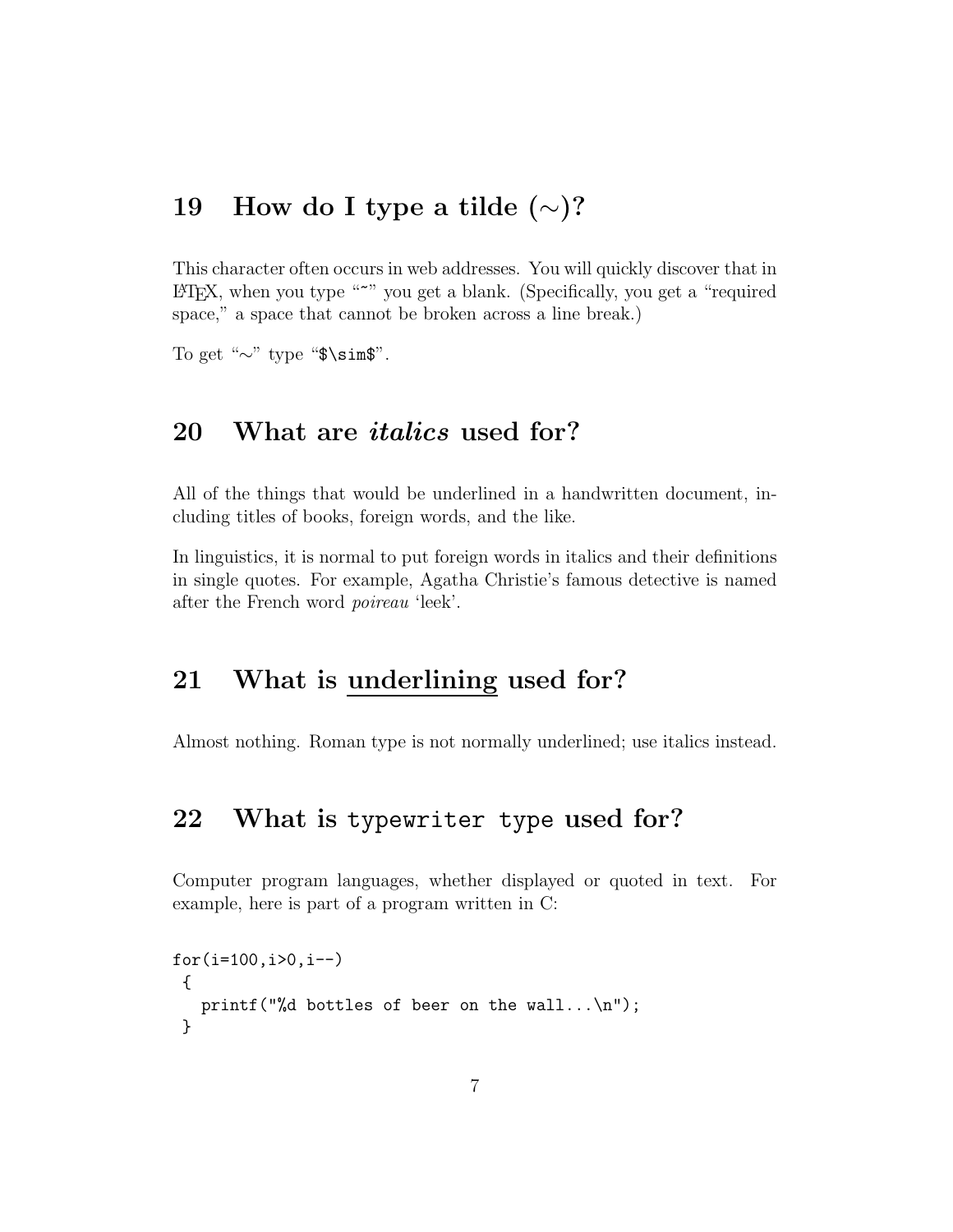It demonstrates how to use the for statement to count down from 100 to 1.

## **23 What is the** verbatim **environment used for?**

Computer programs, as just demonstrated.

#### **24 What is sans-serif type used for?**

Almost nothing except labels within illustrations.

## **25 How do I type the bibliography?**

See Lamport's book. LAT<sub>EX</sub> allows you to refer to bibliography items in your text with markers such as  $\c{cte{Chomsky}}$  then have LATEX automatically turn these into bracketed numbers in the bibliography.

With uga.sty, simply use the the bibliography environment exactly as Lamport describes it. This will produce a bibliography in the form of an unnumbered chapter at the end of your thesis.

## **26 What if each chapter has its own bibliography?**

If you have bibliographies at the ends of the individual chapters, use the environment chapterbibliography instead of thebibliography. It works exactly the same way except that the bibliography becomes a normally num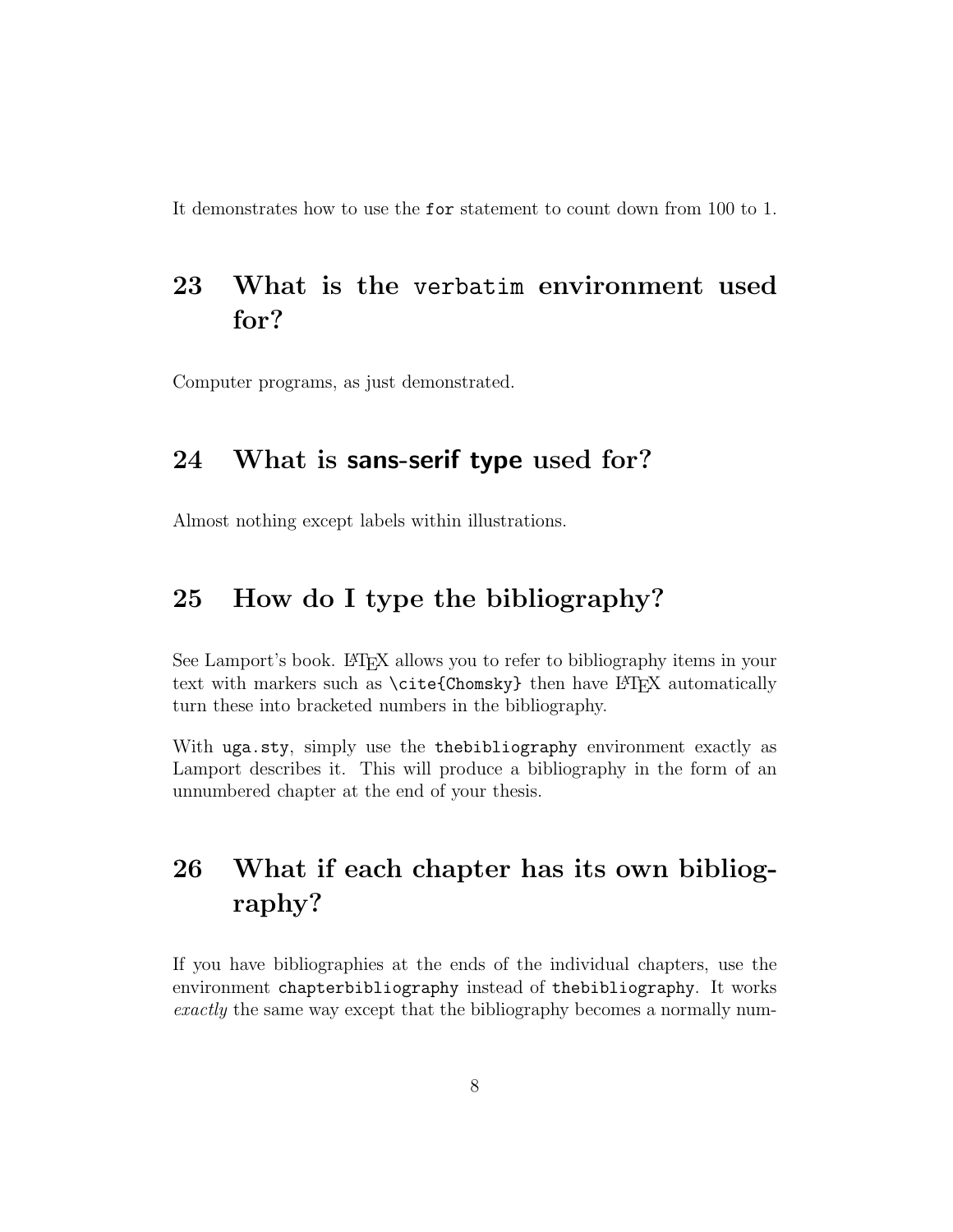bered section, not an unnumbered chapter. There is an example of this in ugasampl.tex.

The chapterbibliography environment is provided by uga.sty.

### **27 What if I don't like bracketed numbers?**

Here is an example of a trick to get LAT<sub>EX</sub> to print a bibliography without bracketed numbers. Basically, you are telling LATEX to put the author's name in place of the bracketed number. Note that this involves using \item rather than \bibitem.

\begin{thebibliography}{} \item[Covington, Michael A.] \emph{Natural Language Processing for Prolog Programmers.} Englewood Cliffs, N.J.: Prentice Hall, 1994. \item[O'Keefe, Richard A.] \emph{The Craft of Prolog.} Cambridge, Mass.: MIT Press, 1991. \end{thebibliography}

When doing this, don't use the **\cite** command; instead, handle your references manually.

You can do *exactly* the same thing with chapterbibliography.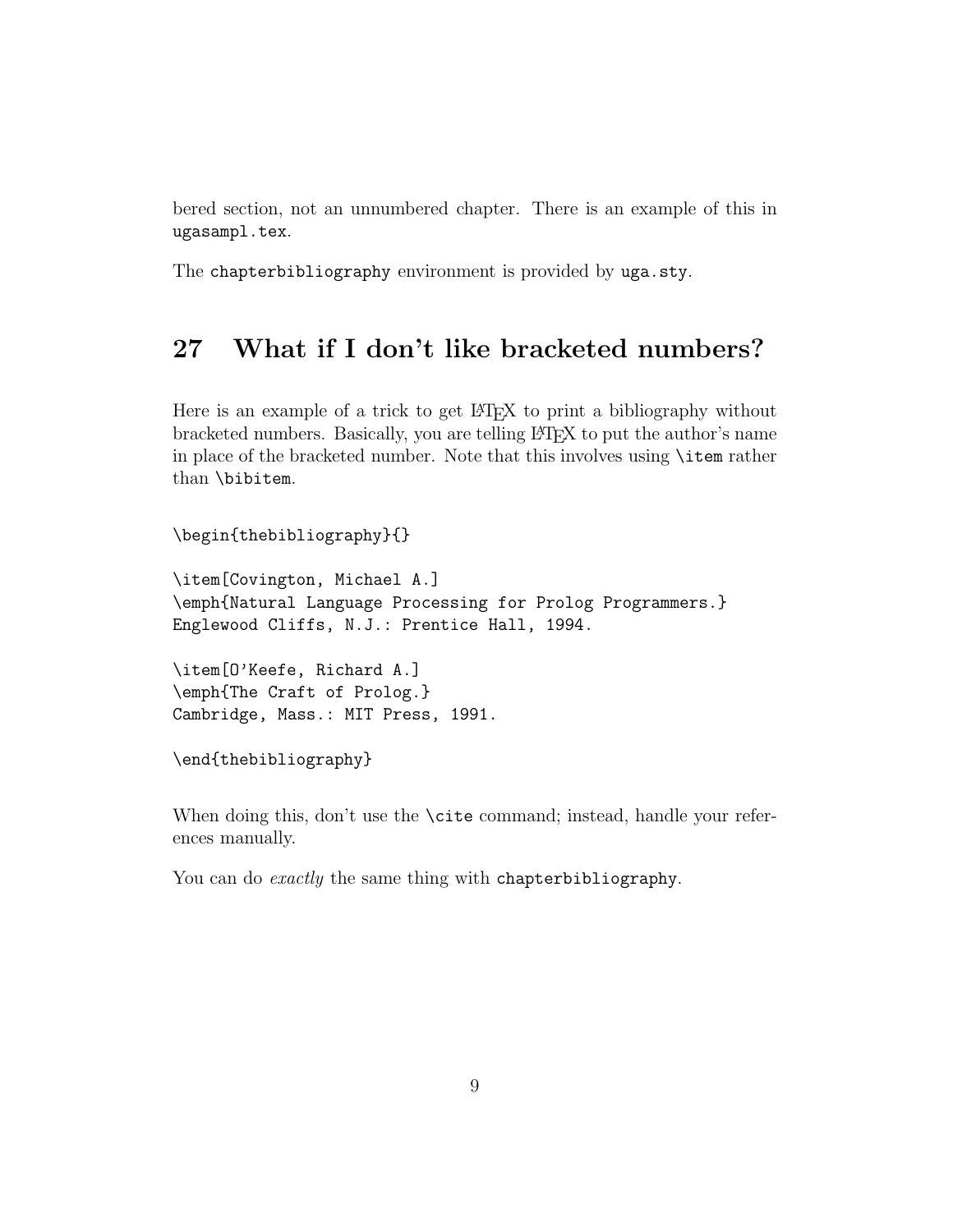## **28 Why is there too much space after some of the periods?**

LATEX assumes that every period marks the end of a sentence, so it leaves extra space after it. You should use a required space (~) after every period that does not mark the end of a sentence. Type "T."S."Eliot" to print "T. S. Eliot" or the like.

Alternatively, right after \begin{document} you can issue the command

#### \frenchspacing

in order to turn off the extra space after periods. "French" spacing is perfectly acceptable in an American thesis.

## **29 Why do some words hang out past the right margin?**

When LATEX cannot break a line satisfactorily, it leaves a word sticking out into the margin and gives you an "Overfull hbox" error message. It is up to you to rearrange the text so that it fits.

## **30 What is an overfull hbox?**

See previous question.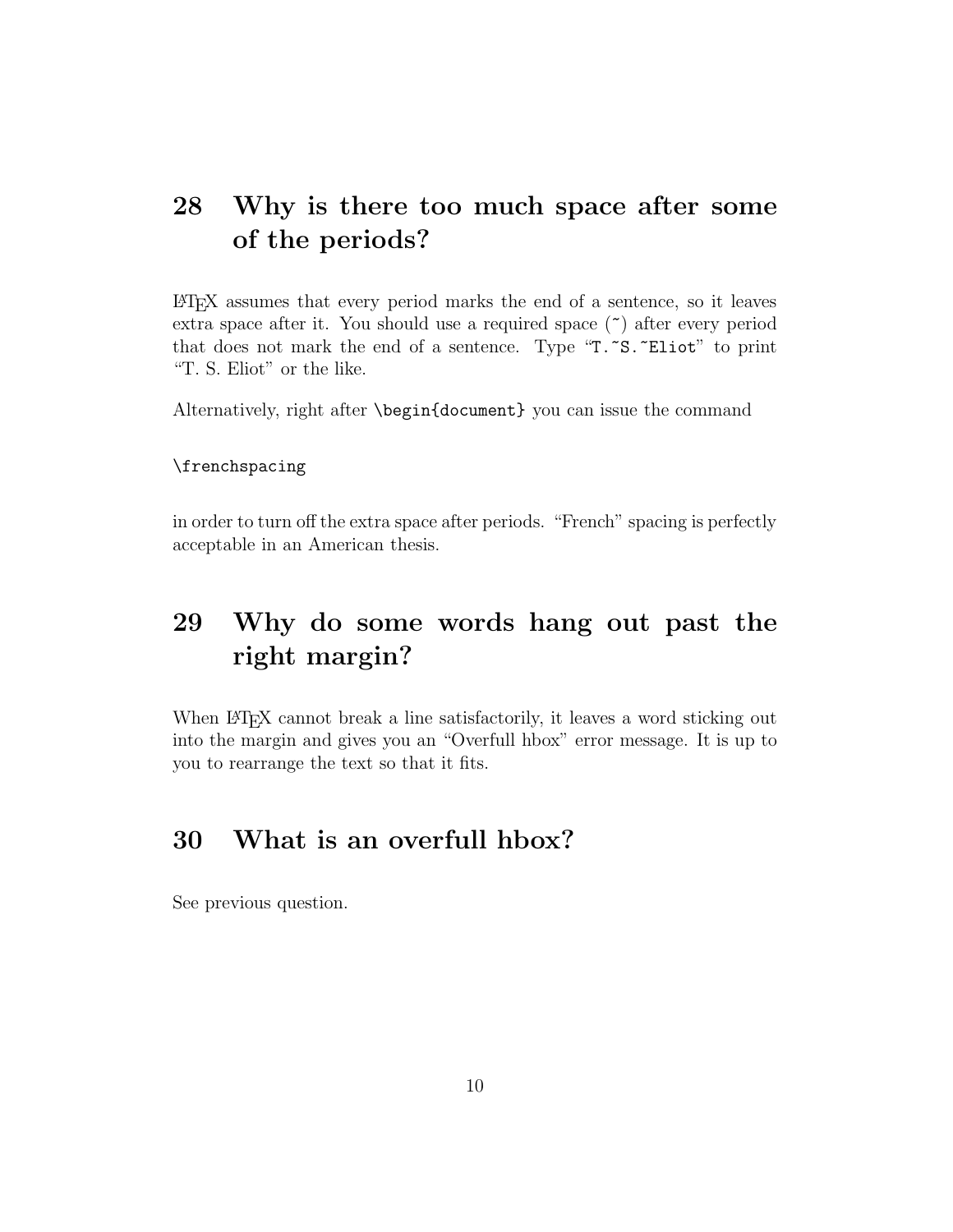### **31 How do I turn off justification?**

Justification means printing with a straight right margins. It is not required for University of Georgia theses, and if your text contains many formulas, web addresses, or other unbreakable items, you may get considerably neater results by turning it off. To do this, issue the command

#### \raggedright

immediately after \begin{document}.

You may need to turn off justification only within a bibliography. In that case, put the \raggedright command after \begin{thebibliography} or \begin{chapterbibliography} as the case may be. It will then affect only the bibliography.

## **32 How do I put a picture into my thesis?**

Here's the process...

- 1. Learn the difference between a vector ("draw") program and a bitmap ("paint") program. Vector programs, such as Corel Draw and Micrografx Windows Draw, tell the computer to draw lines at particular positions; they are the right tool for generating diagrams of all types. Bitmap programs are only for working with digitized photographs and the like; their output has an unpleasant stairstep appearance when enlarged or resized.
- 2. Produce professional-quality artwork. (You may want to hire a professional illustrator.) Artwork in your thesis should look as good as the artwork in published books.
- 3. Save your artwork as an encapsulated PostScript (EPS) file with no TIFF header. (The drawing software may ask you whether you want a TIFF header; say no.)